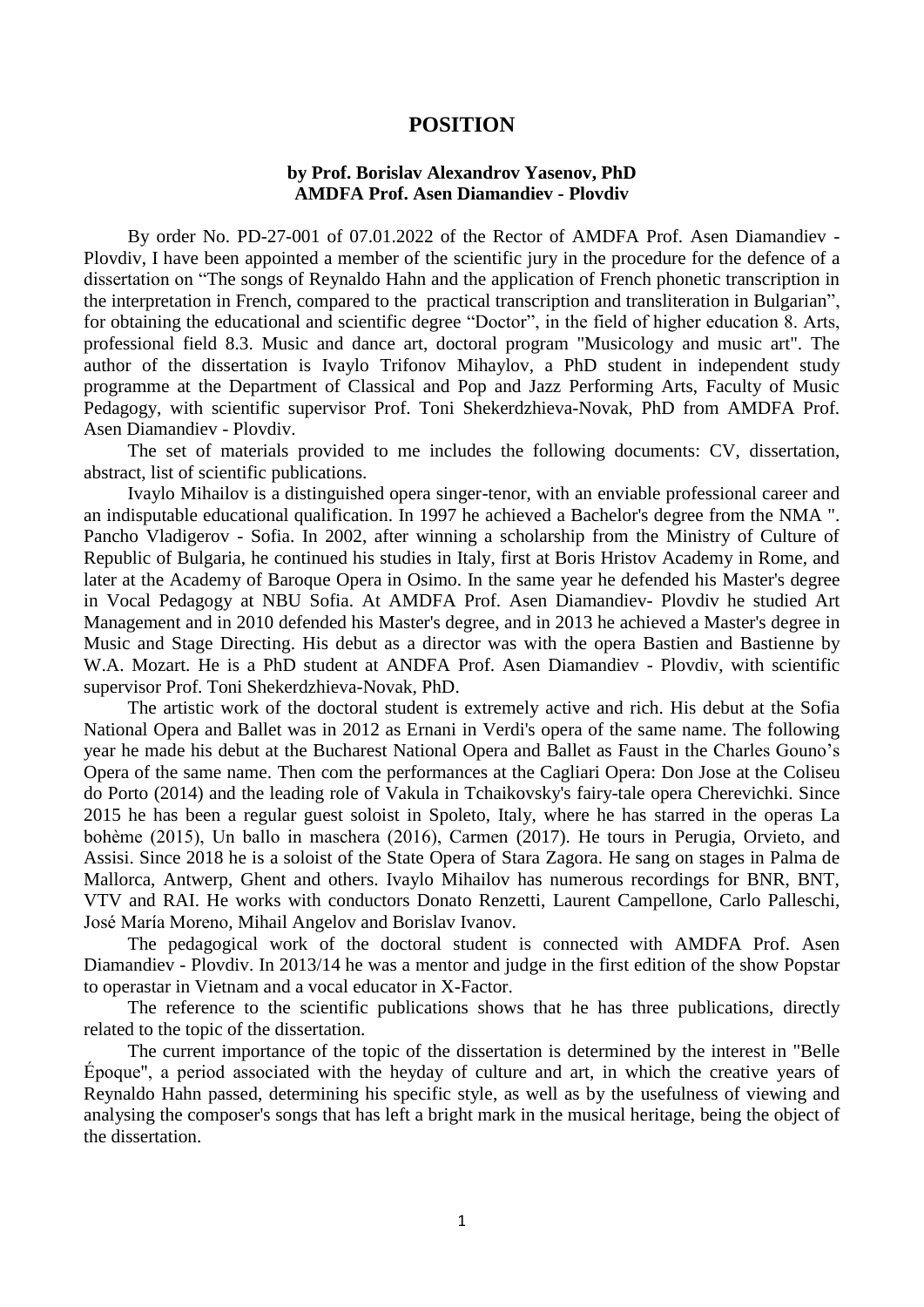The subject of the study is the French phonetic transcription and the need to apply it in the interpretation of works in French. The issue is studied on the basis of the lyrics of Reynaldo Ann's songs.

The author defends the thesis that for the successful presentation of vocal works in French it is necessary to apply the French phonetic transcription in exchange for the practiced transcription and transliteration in Bulgarian. It is important that the research thesis is based on the professional experience of the doctoral student in linguistic analysis and the vocal performance of works in French.

The aim of the dissertation is to prove the need for the introduction of French phonetic transcription in the performance of works in French, and the hypothesis is that its introduction will contribute to the rapid study of texts when singing in French and will be useful in its practical application in opera theatres and for chamber performers.

The tasks of the study are:

- pointing out the differences between the practiced transcription and transliteration to Cyrillic and the French transcription, in proof of the need for French transcription;

- a comparative analysis of the existing system in opera houses of Cyrillic transcription and transliteration on the one hand, and French phonetic transcription on the other;

- research and presentation of the songwriting of Reynaldo Hahn, in the context of the era and his views on vocal art, in relation to the subject of research;

- to prove the need to abolish the transcription and transliteration practiced today as a means of singing in French;

- justification of the need to introduce French phonetic transcription as a method that helps to read texts faster and perfect pronunciation, contributing to a higher competitiveness of the performer on the international music scene.

The methods used in the dissertation are empirical, theoretical and analytical.

The topic was provoked by the usefulness and necessity of introducing French phonetic transcription, as well as by the personality and work of Reynaldo Hahn and the increased research interest in the Belle Époque.

The dissertation contains an introduction, three chapters, a conclusion and appendices.

In the introduction the doctoral student presents his hypothesis and the current importance of the topic, presents the object, subject, purpose, tasks, methods, deduces the benefits, the applicability of the research results.

In the first chapter entitled Songs of Reynaldo Hahn, the dissertation presents the personality of Reynaldo Ann, views on vocal art and the role of words in vocal music, as well as his work in the context of the epoch. The songs of the composer, the editions are described in tabular form, as well as information about their creation, about their variants (transcriptions), etc. A conclusion was made in defence of the thesis.

The second chapter - Transcription of the text in vocal interpretation, is the main part of the dissertation, determining the practical and applied nature, with the most valuable contribution to vocal performance. The connection between lyrics and music in the chamber song is discussed. A summary has been made in which the above connection is manifested at different levels: content, character features, musical expression, aesthetics, it is related to the technology of the process of sound extraction in vocal performance. A comparative analysis of the two transcription systems was performed in support of the thesis. The technology of phonetic transcription in the interpretation in French (French phonetics, letters and phonemes) is presented.

In the third chapter - Application of the technology of phonetic transcription in the interpretation in French of vocal works of Reynaldo Hahn, the vocal cycles of Reynaldo Hahn are studied: "Gray Songs" (Chansons Grises) based on verses by Paul Verlaine and "Venice" (Venezia). A chronology of the creation of the cycles is presented, as well as some features of Paul Verlaine's poetic style. Structural and aesthetic analysis is made. Attention is paid to the peculiarities and